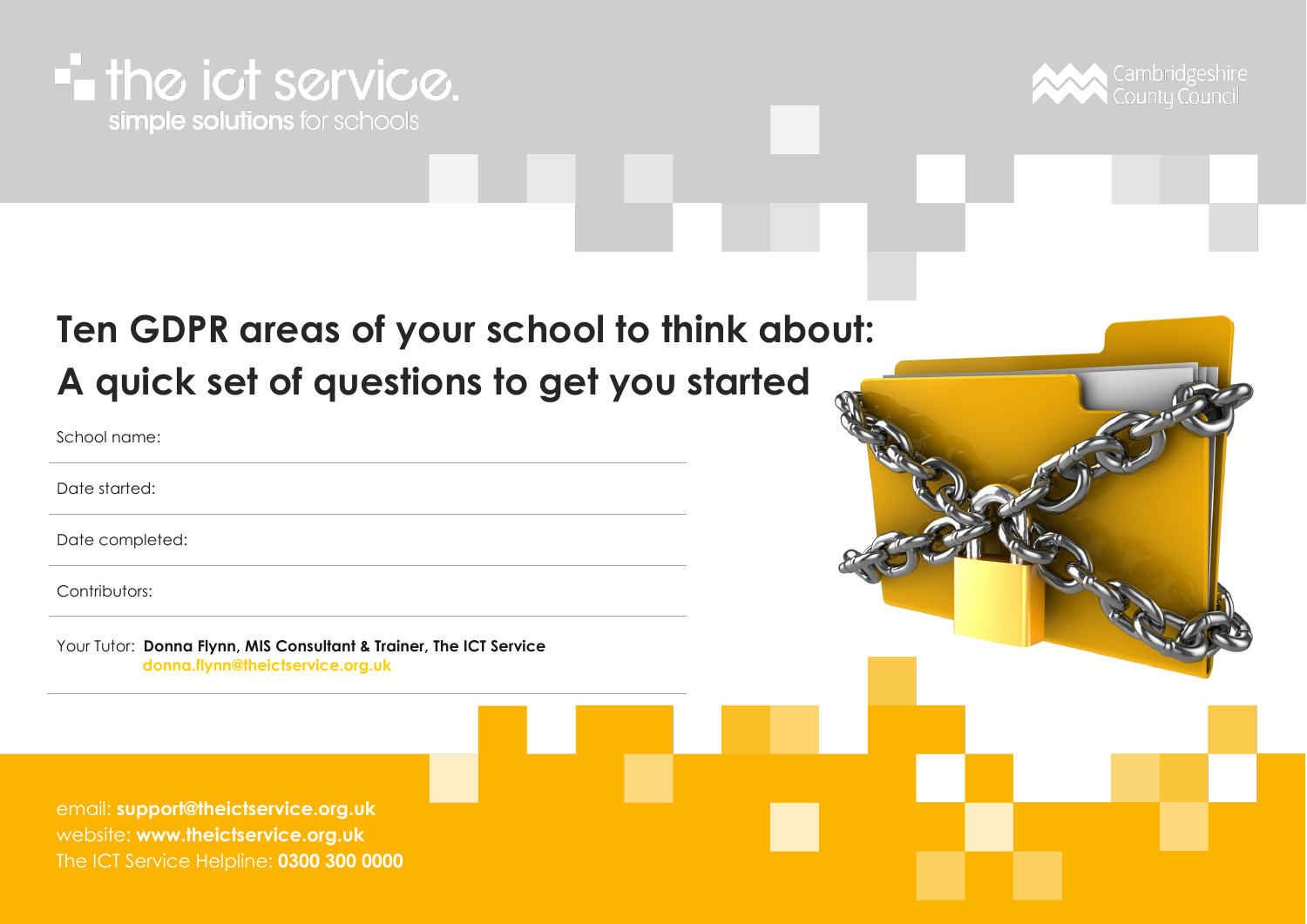Please note: This is not an exhaustive list, this is some key items that have come to light on our travels when visiting schools in the role of DPO Support. Feel free to add to this, and you could use this checklist as evidence towards becoming GDPR compliant.

| Reception                                                                                                                             |  |
|---------------------------------------------------------------------------------------------------------------------------------------|--|
| What can visitors see when they are standing in reception?                                                                            |  |
| What signing in system do you use, are you happy that it is secure?                                                                   |  |
| Can visitors see in your office, if so what can they see (think pc screens,<br>confidential / sensitive information on desks/ walls)? |  |

## an an an Aonaichte an Comhair an Comhair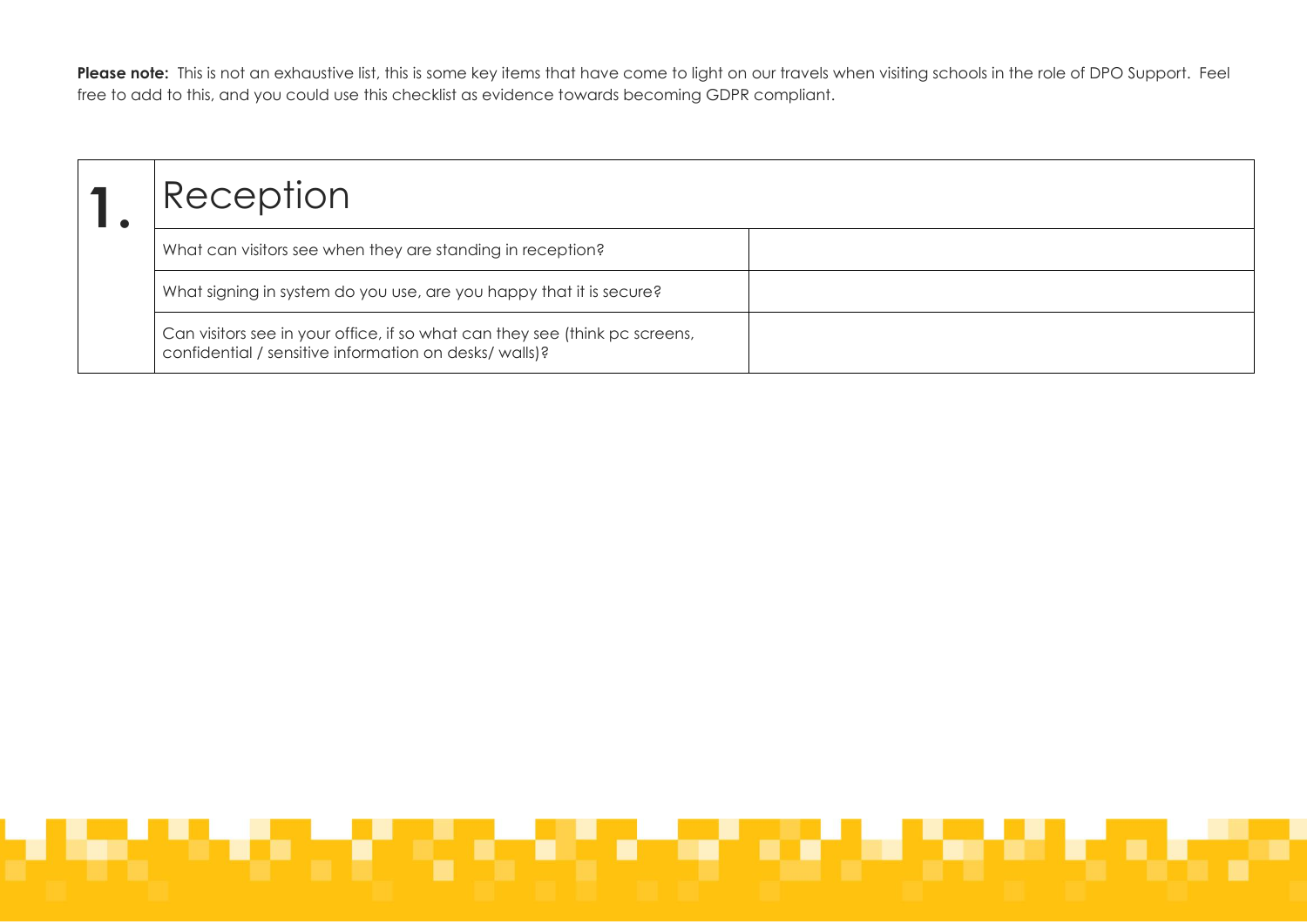| <b>School Office</b>                                                                                             |  |
|------------------------------------------------------------------------------------------------------------------|--|
| What is available on your shelves and desktops?                                                                  |  |
| Do visitors access your school office?                                                                           |  |
| Where do you store your data collection sheets, are they securely stored?                                        |  |
| What is on your walls? Are there any telephone numbers or email addresses<br>that are inappropriately displayed? |  |
| When you are not in attendance is this area appropriately secured?                                               |  |
| Where do you store your personnel files? Do you know how long you retain<br>these records for?                   |  |
| Where are your class registers stored once the daily attendance and dinner<br>requirements have been recorded?   |  |
| Where is your shredder and shredding pile stored?                                                                |  |
| Does the school have a school mobile? Where is this stored when not in<br>use?                                   |  |
| Do you have a school diary in paper format? Where is this stored when not<br>in use?                             |  |

# التواريخ المتوافق المتوافق والمتوافق والمتوافق والمتوافق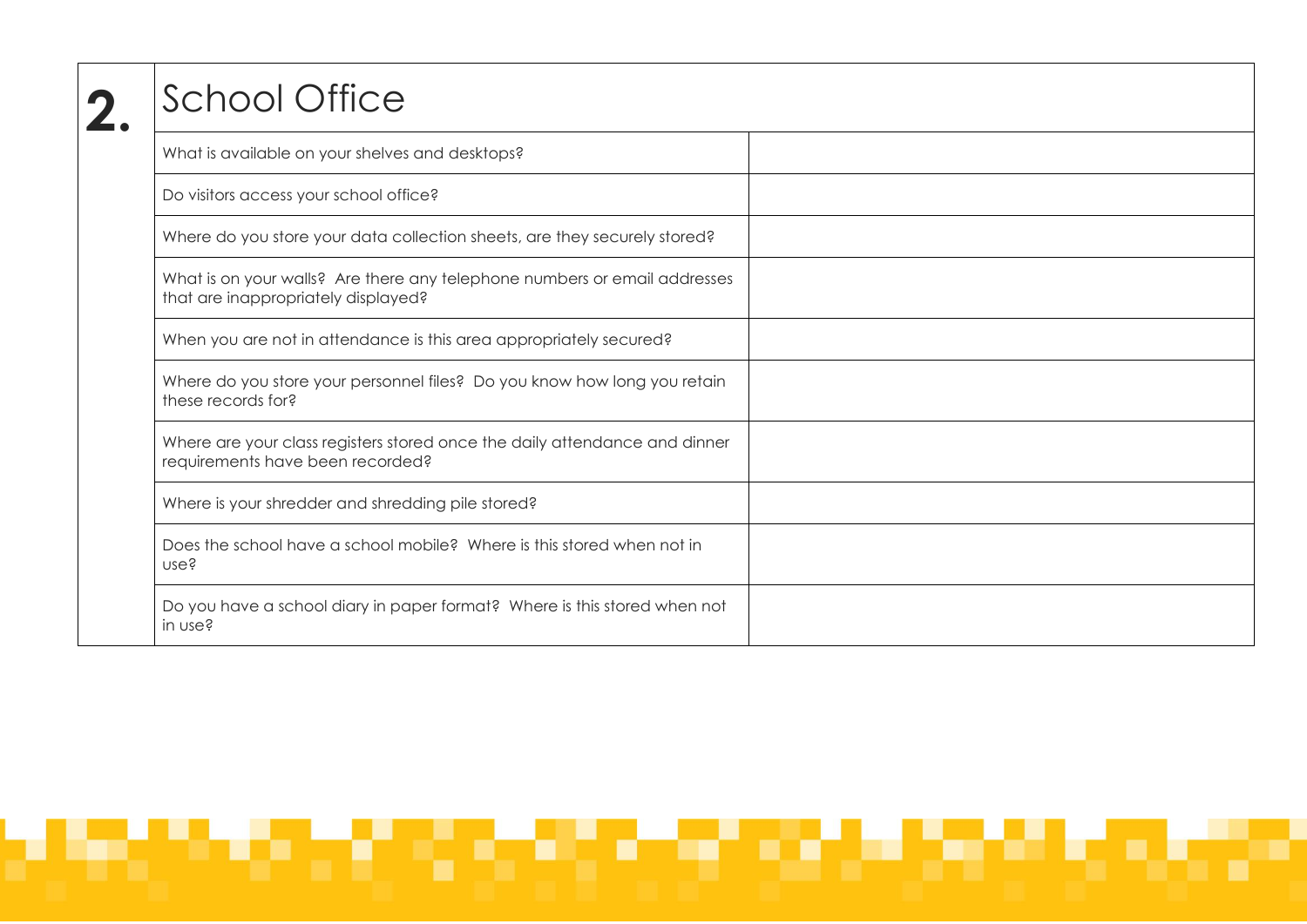| PCs in Your School Office                                                                                                                                          |  |
|--------------------------------------------------------------------------------------------------------------------------------------------------------------------|--|
| Do you lock your PC when not in use?                                                                                                                               |  |
| When was the last time you checked your SIMS Personnel Records and<br>System Manager details?                                                                      |  |
| Are your pupil and contact details relevant and accurate?                                                                                                          |  |
| Do you remove reference to staff from the Admin Tool on their departure?                                                                                           |  |
| What do you store on your Office Share which is sensitive? Are these folders<br>appropriately password protected?                                                  |  |
| In your office share, are you happy that everything you have stored here is<br>necessary?                                                                          |  |
| What about your email situation? How do you store your emails from<br>parents and third parties? How do you deal with sensitive information<br>attached to emails? |  |
| Is your main machine a desktop or laptop? Do you store data on your local<br>drive or desktop? If so, why?                                                         |  |
| What sort of information do you store on your school fileserver? Is this<br>backed up daily?                                                                       |  |
| Where do you store ALL of your usernames and passwords?                                                                                                            |  |
| How do you save email attachments once you have opened them?                                                                                                       |  |

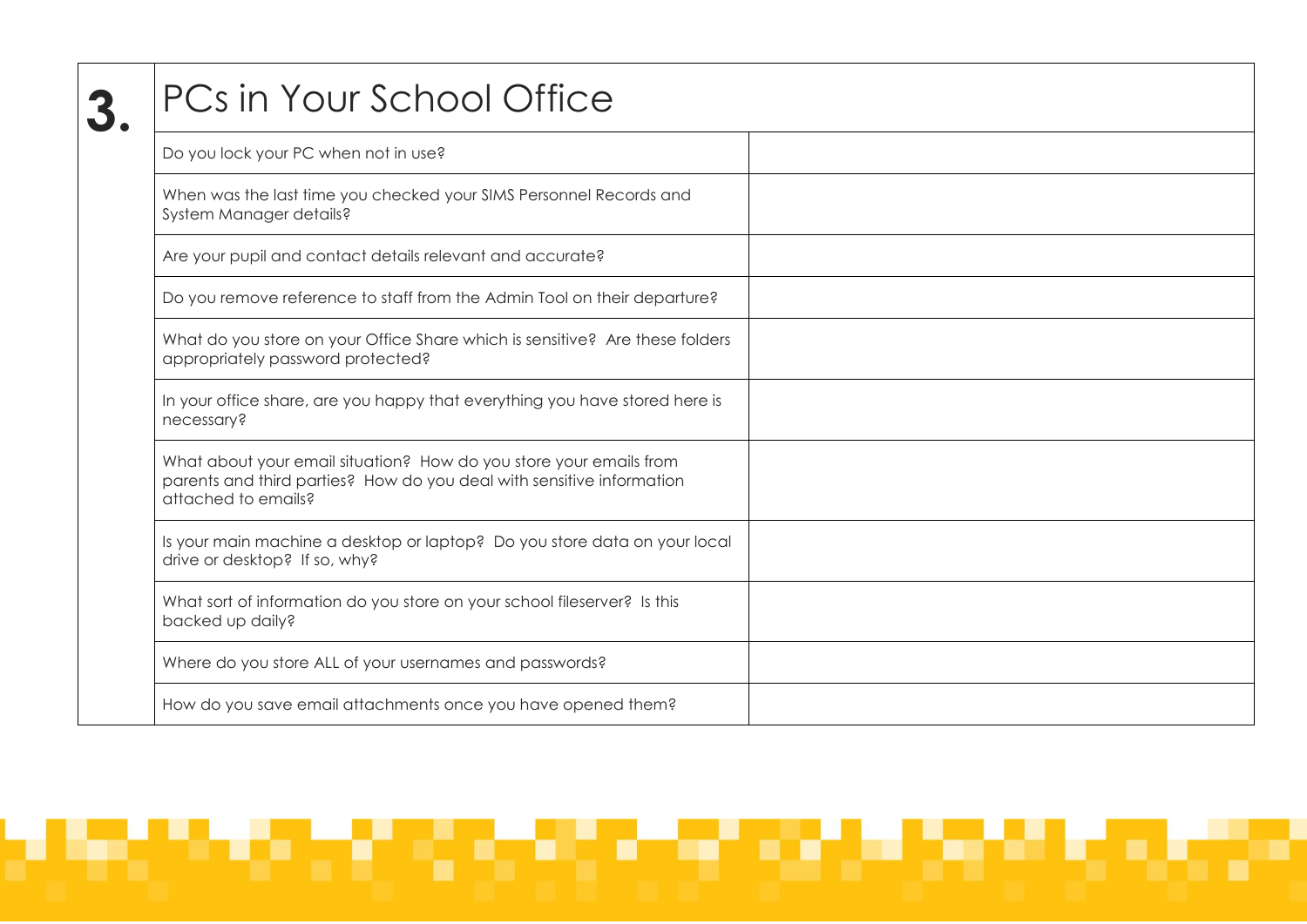| <b>Staff Room</b>                                                                                                   |  |
|---------------------------------------------------------------------------------------------------------------------|--|
| Do you have pigeon holes in your staff room, if so, what sort of data do you<br>store in them?                      |  |
| What is displayed on the walls of this area? Anything sensitive or<br>confidential?                                 |  |
| Is there any other hardware in here such as a photocopier or PC, if so are<br>these used appropriately?             |  |
| Are you happy that there is no paperwork stored in here that is of a<br>confidential nature?                        |  |
| Who uses / has access to your staff room? Do you need to reconsider /<br>restrict access to visitors to this area?  |  |
| Medical documentation on display? Could this be more securely /<br>appropriately stored in an alternative location? |  |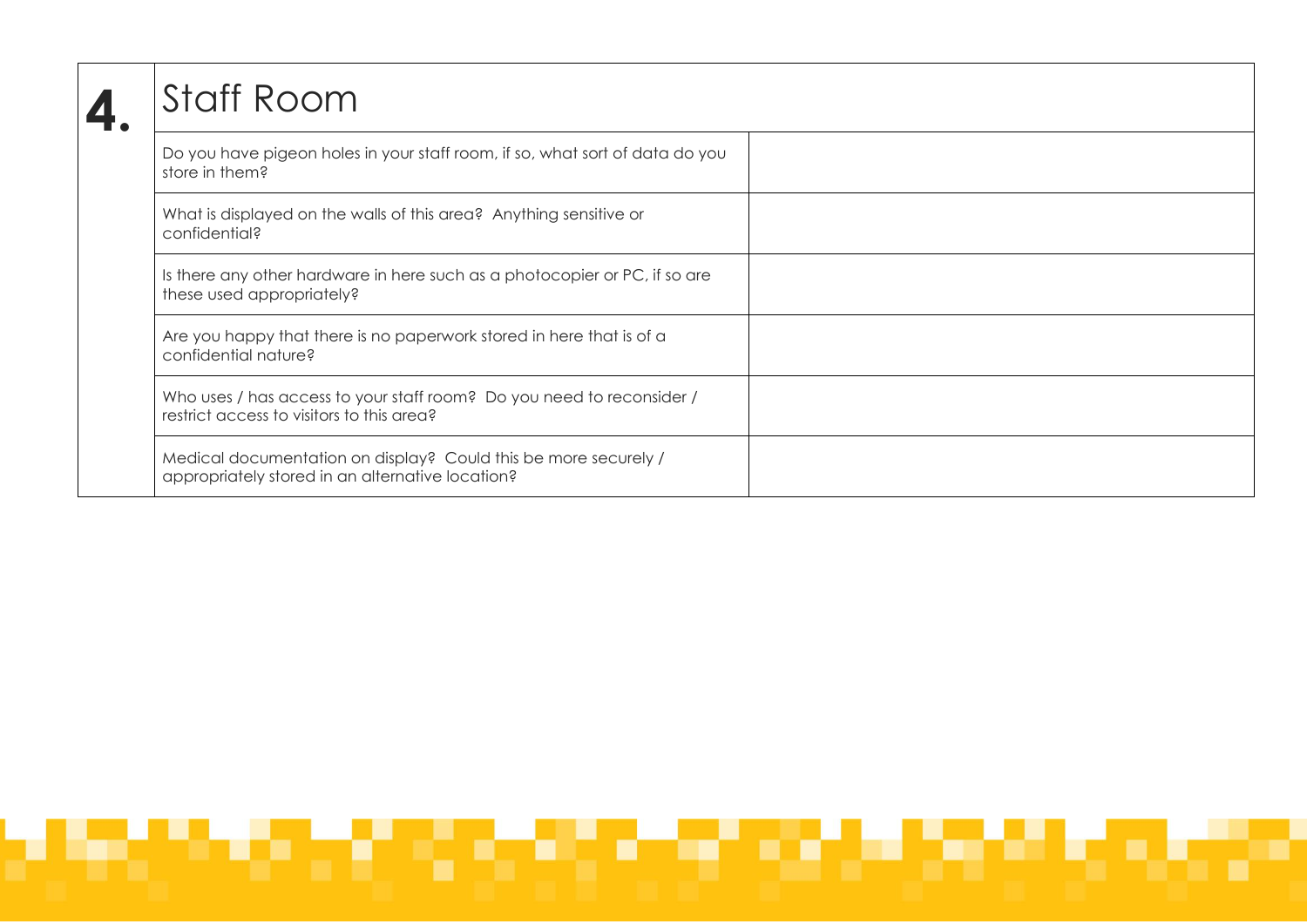| Leadership Rooms (Headteacher, Deputy, SENDCo)                                                                                                  |  |
|-------------------------------------------------------------------------------------------------------------------------------------------------|--|
| Are these areas appropriately secured when not in use?                                                                                          |  |
| What information is stored in here? What sort of items are on display on the<br>walls? Is there anything a parent might / could find offensive? |  |
| How are messages / paperwork transported to these areas? Anything that a<br>child might be able to observe that is inappropriate.               |  |
| If sensitive or confidential items are stored away in filing cabinets or lockable<br>cupboards minus a key?                                     |  |
| What sort of folders are stored in here? If they are SEN or CP are they stored<br>securely?                                                     |  |
| Who else uses these rooms when not in use? Are parents ever invited for<br>meetings in these rooms?                                             |  |
| Do 'visitors' use these rooms for interviews or work with children, is there<br>anything that is unnecessary for them to see?                   |  |
| Are staff records / appraisal information stored in these rooms? Are they<br>secured?                                                           |  |
| Are there photocopiers stored in these rooms, if so is the paperwork stored<br>appropriately once printing has taken place?                     |  |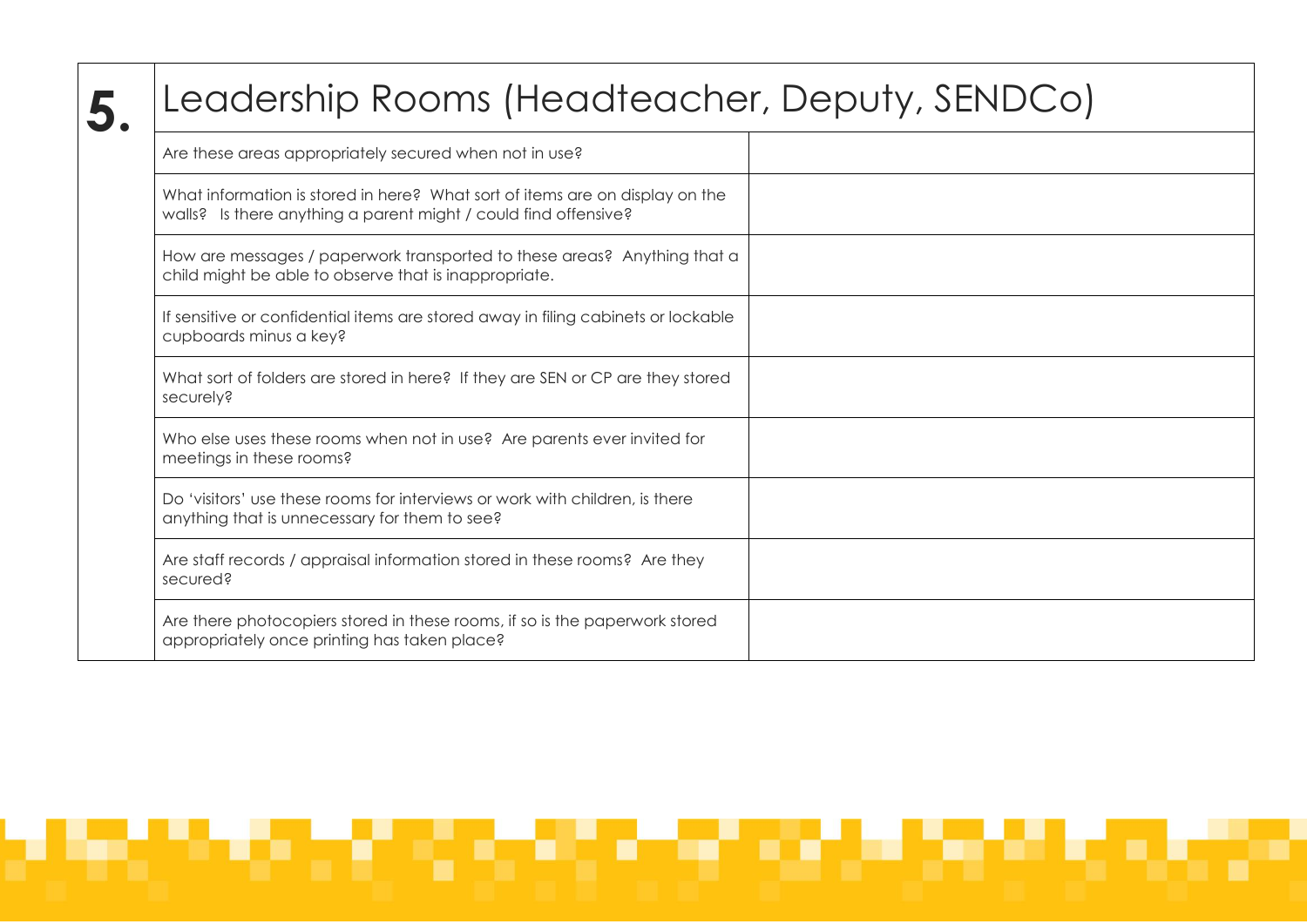| School Hall / Dining Hall / Group Rooms                                                                                                                                                                                                                                                                            |  |
|--------------------------------------------------------------------------------------------------------------------------------------------------------------------------------------------------------------------------------------------------------------------------------------------------------------------|--|
| Are these used by after school clubs / breakfast clubs / holiday clubs / any<br>other 3rd party groups? Why not take this opportunity to list / consider who<br>has access to these areas and what they might be able to observe or 'pick<br>up' whilst on the school premises? Is this all managed appropriately? |  |
| Where do these groups 'store' their children's records when both on and off<br>site?                                                                                                                                                                                                                               |  |
| Are you happy that the information / details that these 3rd parties hold on<br>your children is appropriately destroyed / disposed of when no longer<br>required?                                                                                                                                                  |  |
| Do they store information on their phones? Are these phones their personal<br>or professional mobile devices? Do they remove the parental contact<br>details when no longer required? What sort of a device is it?                                                                                                 |  |
| What about your PTA? Where do they keep / store their contact details<br>$etc$ ?                                                                                                                                                                                                                                   |  |
| Medical room, what is stored in here, how is it used during the school day<br>and when not in use is it secured appropriately?                                                                                                                                                                                     |  |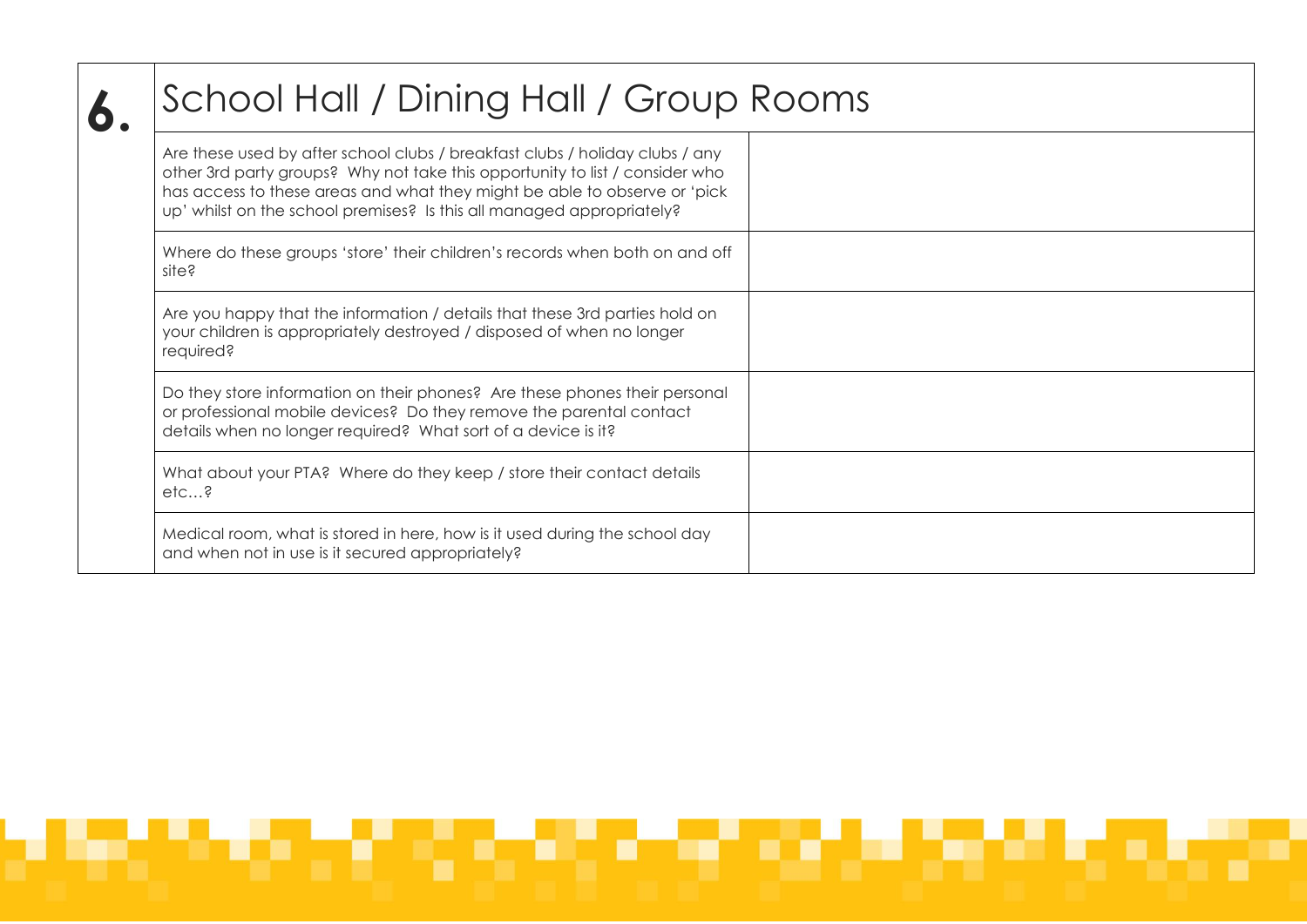| <b>Classrooms &amp; Teachers</b>                                                                                                                                                |  |
|---------------------------------------------------------------------------------------------------------------------------------------------------------------------------------|--|
| Do your teacher's use memory sticks? Do they use them for anything other<br>than planning? Are they encrypted?                                                                  |  |
| Do your teacher's take their laptops home? Where do they store their work<br>(on what drive) and laptops when working at home?                                                  |  |
| How do they transport their laptops and paperwork (in car / public transport<br>$etc$ )?                                                                                        |  |
| Are the laptops encrypted?                                                                                                                                                      |  |
| Where do they store their usernames and passwords?                                                                                                                              |  |
| Do teachers have access to any other device that they take home or have<br>stored in their classrooms, are these appropriately encrypted or stored<br>securely when not in use? |  |
| What sort of information is currently stored on their desks / walls?                                                                                                            |  |
| Do they communicate with parent's direct? Do they use their school email<br>addresses?                                                                                          |  |
| Where do they currently go to seek contact details for a 3rd party or<br>someone with parental responsibility?                                                                  |  |
| How do they communicate with you and other members of staff?                                                                                                                    |  |
| If post its are used, what sort of information is communicated with them?                                                                                                       |  |
| If they have folders containing pupil data stored in their classrooms, where is<br>this information stored?                                                                     |  |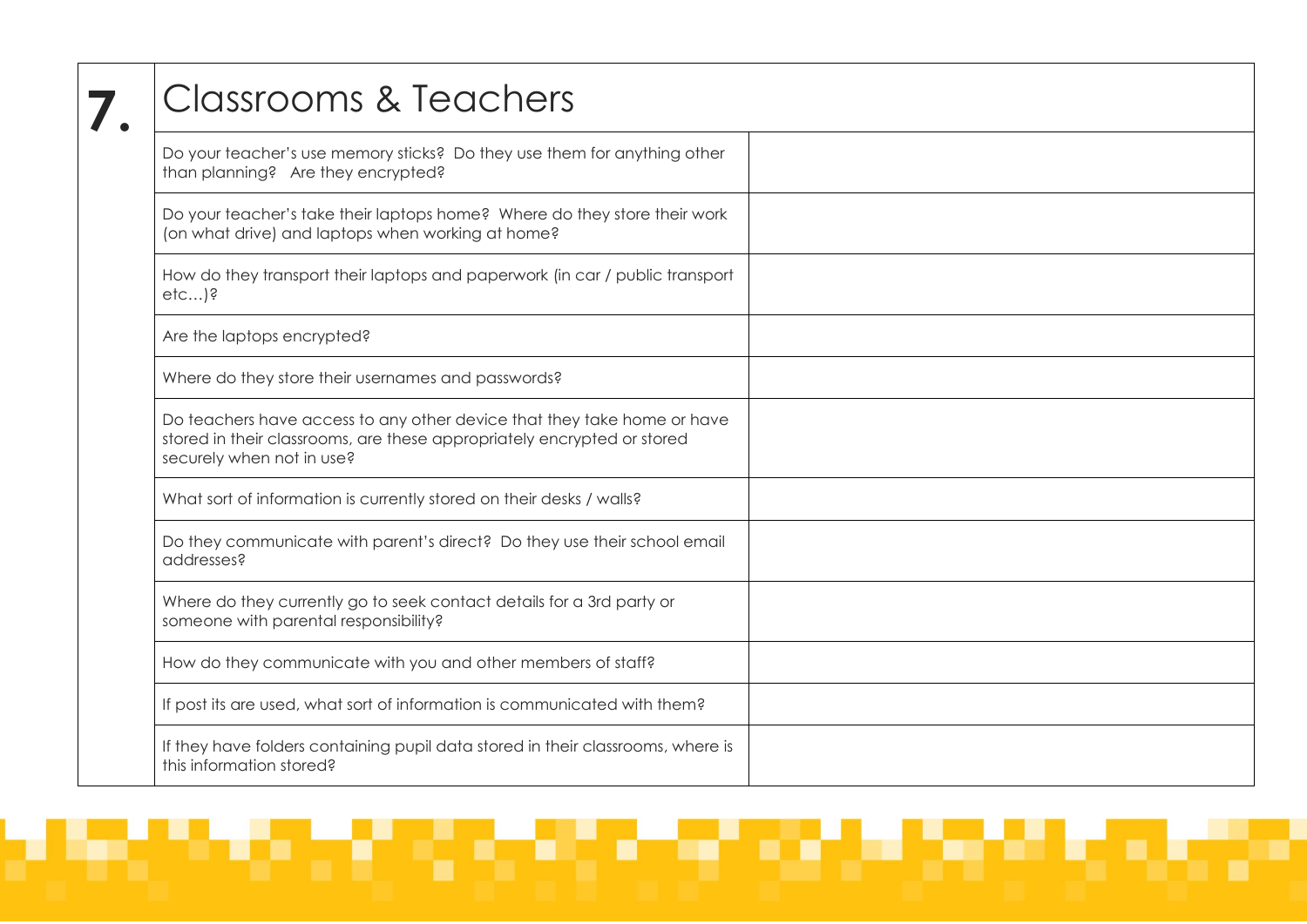| Corridors                                                                                                                                            |  |
|------------------------------------------------------------------------------------------------------------------------------------------------------|--|
| Anything inappropriate on the walls? Phone numbers that perhaps<br>shouldn't be there? Too much information against a child's photograph<br>perhaps? |  |
| Are parents or 3rd parties ever allowed to walk the corridors unattended?                                                                            |  |

# والمتواد المتوافق المتوافق المتوافق المتوافق والمتوافق والمتوافق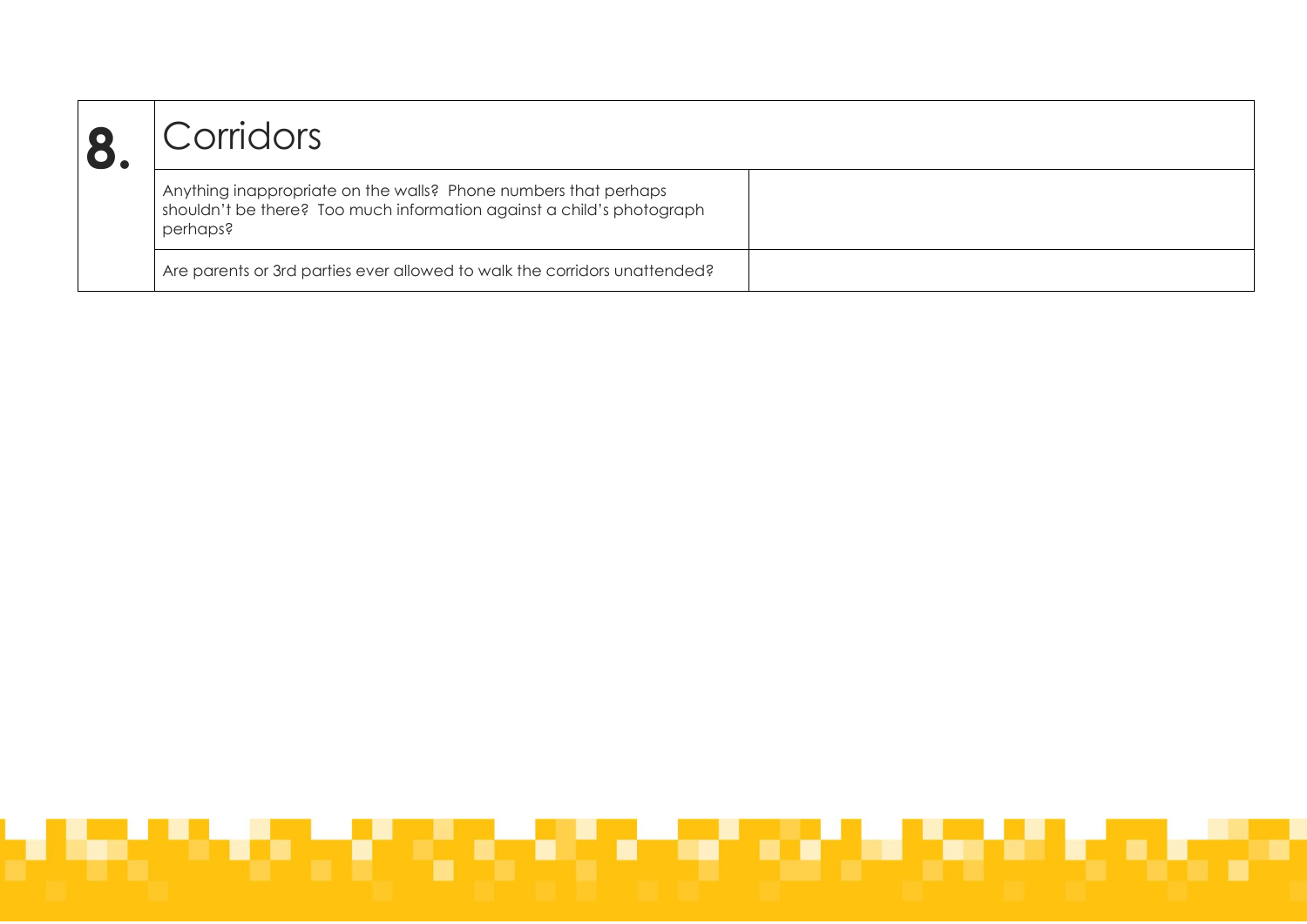| Storage of Documentation                                                                                                                                                                                  |  |
|-----------------------------------------------------------------------------------------------------------------------------------------------------------------------------------------------------------|--|
| Where do you store your archived documentation?                                                                                                                                                           |  |
| Does your school follow a retention policy?                                                                                                                                                               |  |
| Where are your old personnel / children's data folders stored? Are they<br>stored securely?                                                                                                               |  |
| If your data is stored in lockable cupboards etc please can you check<br>that these areas are not required access by a third party (for example, old<br>personnel files stored in an electrical cupboard) |  |

# والمتواد المتوافق المتوافق المتوافق المتوافق والمتوافق والمتوافق